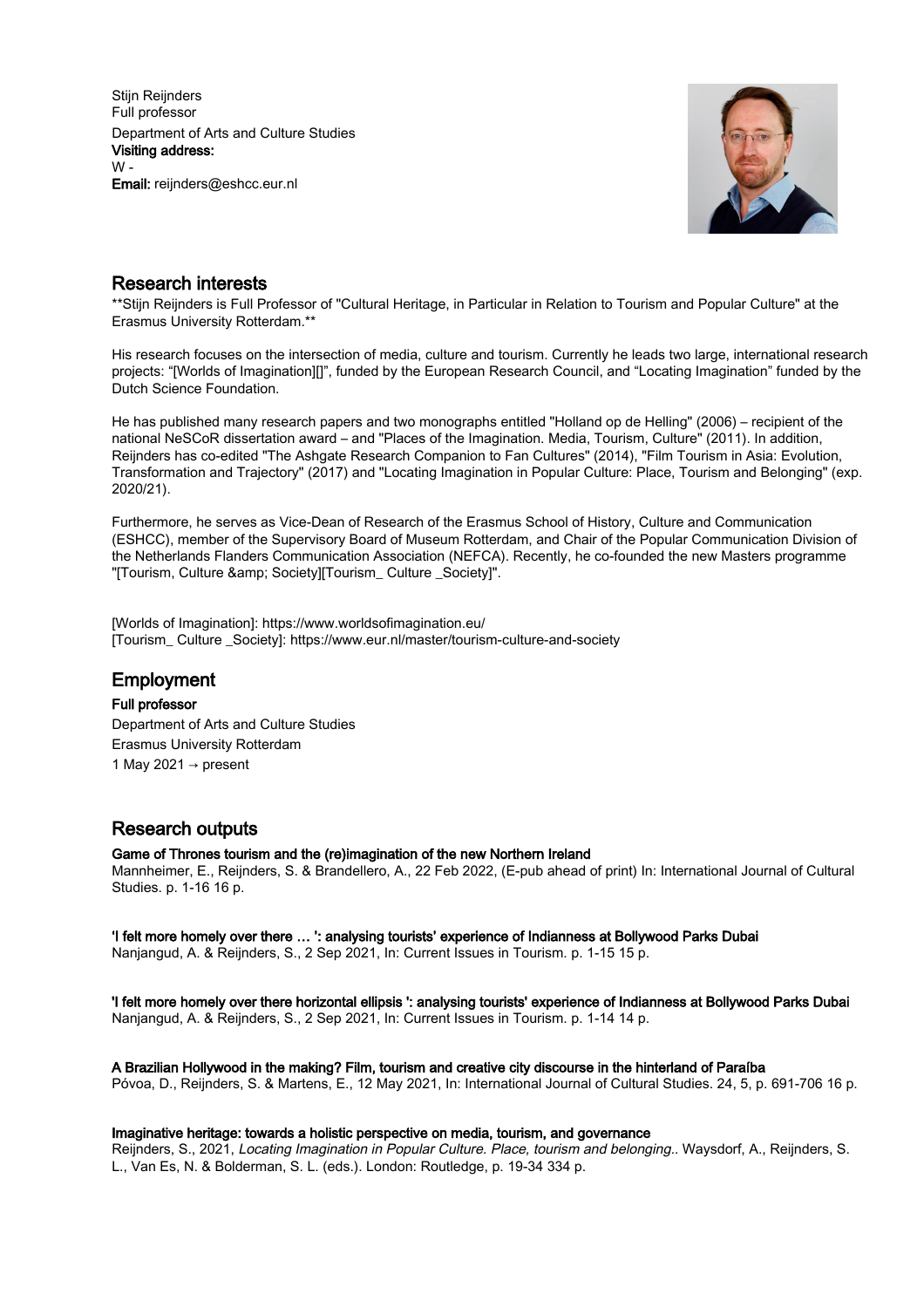# Introduction: Locating Imagination in popular culture: place, tourism and belonging

Reijnders, S., Waysdorf, A., Bolderman, L. & Van Es, N., 2021, Locating imagination in popular culture: place, tourism and belonging. London: Routledge, p. 1-319

Locating Imagination in Popular Culture: Place, Tourism and Belonging

van Es, N., Reijnders, S., Bolderman, L. & Waysdorf, A., 2021, London. 334 p.

# Fusing fact and fiction: Placemaking through film tours in Edinburgh

Schiavone, R. & Reijnders, S., 15 Sep 2020, In: European Journal of Cultural Studies. p. 1-17 17 p.

Cinematic itineraries and identities: Studying Bollywood tourism among the Hindustanis in the Netherlands

Nanjangud, A. & Reijnders, S., 9 Sep 2020, In: European Journal of Cultural Studies. p. 1-20 20 p.

#### Introduction: Locating Imagination in popular culture: place, tourism and belonging

Reiinders, S., van Es, N., Bolderman, L. & Waysdorf, A., 2020, Locating Imagination. Belonging, Media, Tourism. van Es, N., Bolderman, L., Waysdorf, A. & Reijnders, S. L. (eds.). London: Routledge, p. 1-17 334 p.

#### Losing an imagined friend: Fictional character bereavement in everyday life

Schiavone, R., Reijnders, S. & Balazs, B., 2020, In: Participations, Journal of Audience and Reception Studies (online). 16 , 2, p. 118-134 16 p.

#### Lessons of War. The Significance of Battlefield Tours for the Dutch Military

Driessen, S., Grever, M. & Reijnders, S., 7 Aug 2019, In: Critical Military Studies.

# From food to feet: Analysing A Bite of China as food-based destination image

Xu, M., Kim, S. & Reijnders, S., 20 Feb 2019, In: Tourist Studies.

# Inside the movie roadshow: a critical approach to media events in China

Xu, M., Reijnders, S. & Kim, S., 2019, In: Chinese Journal of Communication.

# 'Mingren are the respectable ones': an analysis of everyday engagements with contemporary celebrity culture in China

Xu, M., Reijnders, S. & Kim, S., 2019, In: Celebrity Studies. p. 1-18 18 p.

# Sharing Songs on Hiragata Square. On Playlists and Place Attachment in Contemporary Music Listening

Bolderman, L. & Reijnders, S., 2019, In: European Journal of Cultural Studies.

# The Telenovela Effect: Challenges of Location Filming and Telenovela Tourism in the Brazilian Favelas

Ribeiro Povoa, D., Reijnders, S. & Martens, E., 2019, In: Journal of Popular Culture. 52, 6, p. 1536-1556 21 p.

# Fan Homecoming: Analyzing the role of place in long-term fandom of The Prisoner

Waysdorf, A. & Reijnders, S., 27 Sep 2018, In: Popular Communication.

Dating the Media: Participation, Voice, and Ritual Logic in the Disability Dating Show The Undateables Boross, B. & Reijnders, S., 25 Jun 2018, In: Television & New Media. p. online

# Getting close to the media world? On the attraction of encountering film industry professionals at Shanghai International Film Festival

Xu, M. & Reijnders, S., 2018, In: Participations, Journal of Audience and Reception Studies (online). 15, 1, p. 84-104 21 p.

Immersion, authenticity and the theme park as social space: Experiencing the Wizarding World of Harry Potter Waysdorf, A. & Reijnders, S., 2018, In: International Journal of Cultural Studies. 21, 1, p. 173-188 16 p.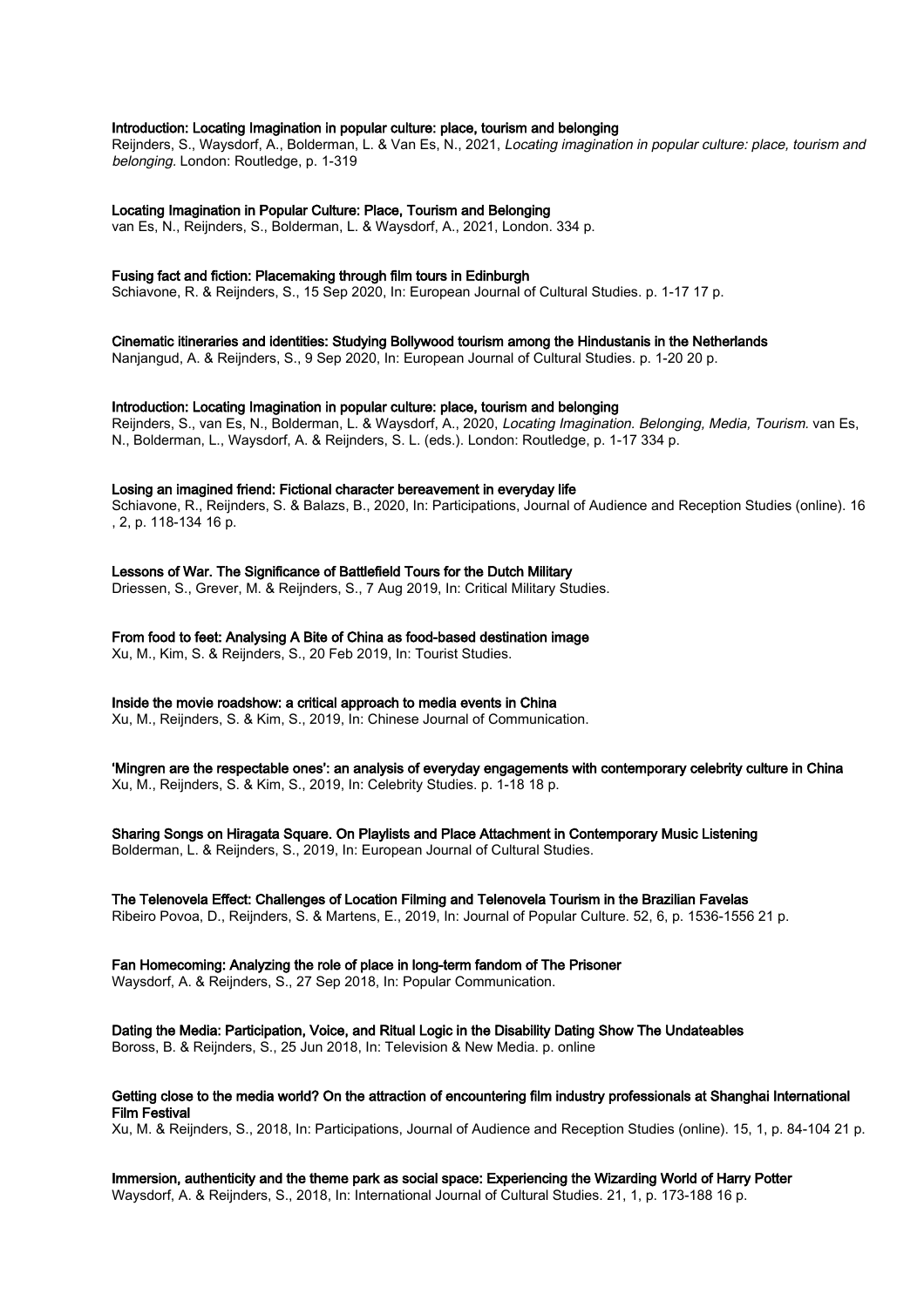# Tuning in – setting the scene for music tourism

Bolderman, L. & Reijnders, S., 2018, Handbook of Popular Culture and Tourism. Lundberg, C. & Ziakas, V. (eds.). London: Routledge, p. 1018-115 902 p.

# Asia on My Mind: Understanding Film Tourism in Asia

Kim, S. & Reijnders, S., 2017, Film Tourism in Asia. Evolution, Transformation, and Trajectory. Singapore: Springer-Verlag , p. 1-19 19 p.

# Fandom and Fan Fiction

Reijnders, S., Zwaan, K., Duits, L. & Waysdorf, A., 2017, International Encyclopedia of Media Effects. Patrick Rössler (ed.). New Jersey: John Wiley & Sons Inc., p. 581-592 12 p.

#### Film tourism in Asia. Evolution, Transformation and Trajectory

Kim, S. & Reijnders, S., 2017, Singapore: Springer-Verlag.

#### Inside the Chinese Film Industry: On the Motives and Experiences of Extras at Hengdian World Studios

Xu, M. & Reijnders, S., 2017, Film Tourism in Asia: Evolution, Transformation, and Trajectory. Kim, S. & Reijnders, S. L. (eds.). Singapore: Springer-Verlag, p. 171-184 14 p.

#### The role of imagination in the film tourist experience: The case of Game of Thrones

Waysdorf, A. & Reijnders, S., 2017, In: Participations, Journal of Audience and Reception Studies (online), 14, 1, p. 170-191 22 p.

#### Have you found what you're looking for? Analysing tourist experiences of Wagner's Bayreuth, ABBA's Stockholm and U2's Dublin

Bolderman, L. & Reijnders, S., 29 Aug 2016, In: Tourist Studies. 17, 2, p. 164-181 18 p.

# Making sense of capital crime cities: Getting underneath the urban facade on crime-detective fiction tours

van Es, N. & Reijnders, S., 8 Jul 2016, In: European Journal of Cultural Studies. 21, 4, p. 502-520 19 p.

#### Place and The Prisoner

Waysdorf, A. & Reijnders, S., 25 Jun 2016.

# Immersion, authenticity and the theme park as social space: Experiencing the Wizarding World of Harry Potter

Waysdorf, A., Reijnders, S. & Boross, B., 9 Jun 2016.

# Introduction

Zwaan, K., Duits, L. & Reijnders, S., 22 Apr 2016, The Ashgate Research Companion to Fan Cultures. Taylor & Francis Ltd, p. 1-6 6 p.

#### The ashgate research companion to fan cultures

Duits, L., Zwaan, K. & Reijnders, S., 22 Apr 2016, Taylor & Francis Ltd. 306 p.

# 'These cameras are here for a reason'- media coming out, symbolic power and the value of 'participation'. Behind the scenes of the Dutch reality programme Uit de Kast

Boross, B. & Reijnders, S., 18 Apr 2016, In: Media Culture & Society (print). 39, 2, p. 185-201 17 p.

# Chasing sleuths and unravelling the metropolis Analyzing the tourist experience of Sherlock Holmes' London, Philip Marlowe's Los Angeles and Lisbeth Salander's Stockholm

van Es, N. & Reijnders, S., 5 Jan 2016, In: Annals of Tourism Research. 57, p. 113-125 12 p.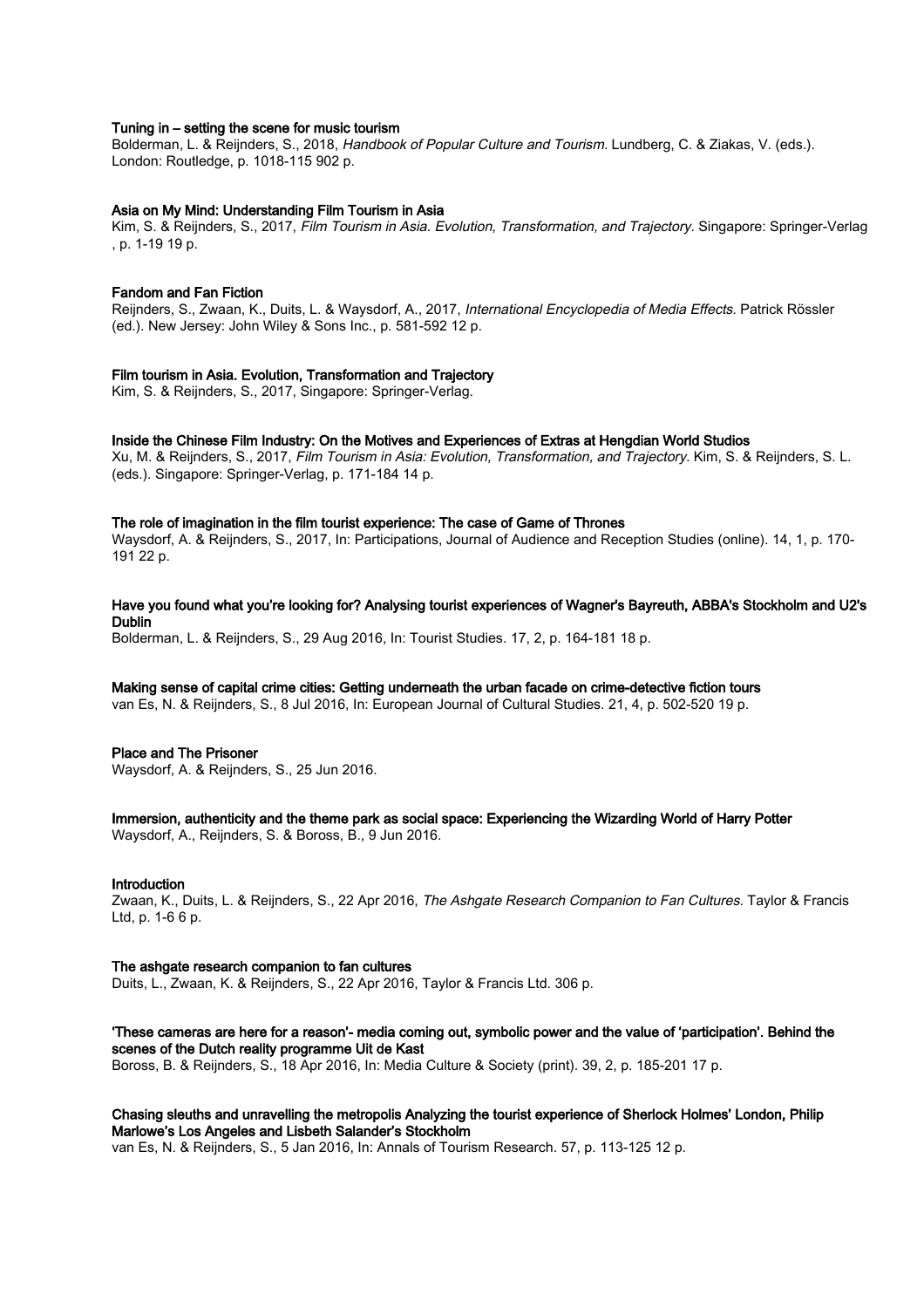# Our own idols: Appropriations of popular television in dutch festivity culture

Reijnders, S., Rooijakkers, G. & Van Zoonen, L., 1 Jan 2016, Adapting Idols: Authenticity, Identity and Performance in a Global Television Format. Taylor & Francis Ltd, p. 207-221 15 p.

#### Stories that move. Fiction, imagination, tourism

Reijnders, S., 18 Aug 2015, In: European Journal of Cultural Studies. 19, 6, p. 672-689 17 p.

# Lights in the forest. Imagination, cultural heritage & tourism. [Lichtjes in het bos. Over verbeelding, cultureel erfgoed en mediatoerisme]

Reijnders, S., 19 Jun 2015, Rotterdam: Erasmus Research Centre for Media, Communication and Culture (ERMeCC).

## Locating imagination: An interdisciplinary perspective on literary, film, and music tourism

Reijnders, S., Bolderman, L., Van Es, N. & Waysdorf, A., 2015, In: Tourism Analysis. 20, 3, p. 333-339 7 p.

#### Research note: locating imagination

Reijnders, S., Bolderman, L., van Es, N. & Waysdorf, A., 2015, In: Tourism Analysis. 20, 3, p. 333-341 9 p.

#### Chasing Sleuths and Unravelling the Mysterious Metropolis. On Tourist Experiences of the Crime-detective Fiction City. van Es, N. & Reijnders, S., 10 Nov 2014.

Have you found what you're looking for? On the experience of music tourism

Bolderman, L. & Reijnders, S., 8 Nov 2014.

# My Trip to King's Landing: Fan Tourism as Fan Practice

Waysdorf, A. & Reijnders, S., 7 Nov 2014.

Coming out with the media: the ritualization of self-disclosure in the Dutch television program Uit de Kast Boross, B. & Reijnders, S., 6 Aug 2014, In: European Journal of Cultural Studies. 18, 3, p. 245-264 20 p.

Have you found what you're looking for? On value attribution in music tourism motivations Bolderman, L. & Reijnders, S., 20 Jun 2014.

'Capital Crime Cities': Chasing Sleuths and Locating the Unknown in the Criminal and Mysterious Metropolis. van Es, N. & Reijnders, S., 15 Jun 2014.

'Capital Crime Cities': Chasing Sleuths and Locating the Unknown in the Criminal and Mysterious Metropolis van Es, N. & Reijnders, S., 15 Feb 2014.

Have you found what you're looking for? On value attribution in music tourism motivations Bolderman, L. & Reijnders, S., 4 Feb 2014.

Coming out with the media: the ritualization of self-disclosure in the Dutch television programme Uit de Kast Boross, B. & Reijnders, S., 3 Feb 2014.

Coming out with the media: the ritualization of self-disclosure in the Dutch television programme Uit de Kast Boross, B. & Reijnders, S., 9 Jan 2014.

# Introduction

Zwaan, K., Duits, L. & Reijnders, S., 1 Jan 2014, The Ashgate Research Companion to Fan Cultures. Ashgate Publishing Ltd., p. 1-6 6 p.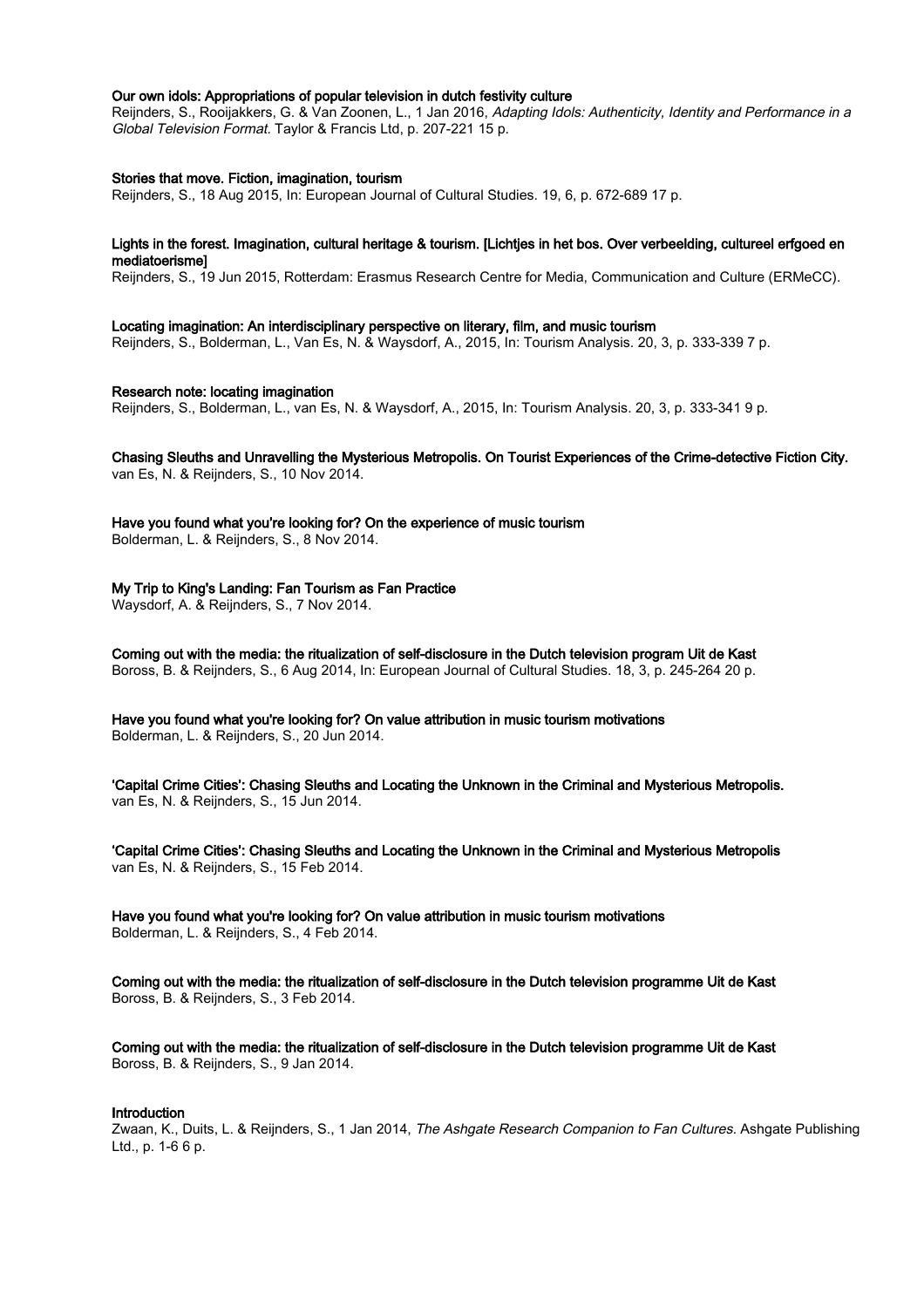# The Ashgate research companion to fan cultures

Duits, L., Zwaan, K. & Reijnders, S., 1 Jan 2014, Ashgate Publishing Ltd. 306 p.

#### Ashgate research companion to fan cultures

Zwaan, K., Reijnders, S. & Duits, L., 2014, Farnham.

#### Collecting Captain Kirk. A museological view of fan cultures

Hoebink, D., Reijnders, S. & Waysdorf, A., 2014, In: Transformative Works and Cultures (TWC). 16, Materiality and objectoriented fandom

#### Een 'dagje uit' in Amsterdam met de Heineken Kidnap Tour. Een onderzoek naar de motivatie, beleving en betekenisgeving van deelnemers aan donker toerisme

Hoes, M. & Reijnders, S., 2014, In: Vrijetijdstudies. 33, 1, p. 17-26 10 p.

#### From display cabinets to engine rooms

Reijnders, S., Rooijakkers, G. & Verreijke, H., 2014, Die Musealisierung der Gegenwart. Von Grenzen und Chancen des Sammelns in kulturhistorischen Museen. Bielefeld, p. 51-62 11 p.

#### From display cabinets to engine rooms. An essay about collecting present-day culture in the city museum

Reijnders, S., Rooijakkers, G. & Verreijke, H., 2014, Die Musealisierung der Gegenwart. Von Grenzen und Chancen des Sammelns in kulturhistorischen Museen. Elpers, S. & Palm, A. (eds.). p. 29-40 12 p.

#### Introduction: Analyzing Fan Cultures

Zwaan, K., Duits, L. & Reijnders, S., 2014, Ashgate research companion to fan cultures. Reijnders, S. L., Zwaan, K. & Duits, L. (eds.). Farnham, p. 1-9 9 p.

'Capital Crime Cities': Chasing Sleuths and Locating the Unknown in the Criminal and Mysterious Metropolis van Es, N. & Reijnders, S., 15 Nov 2013.

# Close encounters: ritualizing proximity in the Age of Celebrity. An ethnographic analysis of meet-and-greets with Dutch singer Marco Borsato

Reijnders, S., Spijker, M., Roeland, J. & Boross, B., 9 Nov 2013, In: European Journal of Cultural Studies. 17, 2, p. 149- 169 21 p.

#### Dark Movie Locations

Reijnders, S., 21 May 2013.

#### Places of the imagination: Media, tourism, culture

Reijnders, S., 1 Jan 2013, Ashgate Publishing Ltd. 161 p.

# Op zoek naar James Bond. Media-pelgrimages, fans en masculiniteit.

Reijnders, S., 2013, In: Sociologie. 5, 4, p. 502-520 19 p.

#### Paris offscreen: Chinese tourists in cinematic Paris

Yung, Y. & Reijnders, S., 2013, In: Tourist Studies. 13, 3, p. 287-303 17 p.

#### Tracking Dracula. Fiction, Heritage, Belonging

Reijnders, S., 8 Nov 2012.

# Guilty houses: a comparative research of the infamous homes of the Wests (UK), Dutroux (BE) and Fritzl (AT) Sniekers, M. & Reijnders, S., 27 Oct 2012.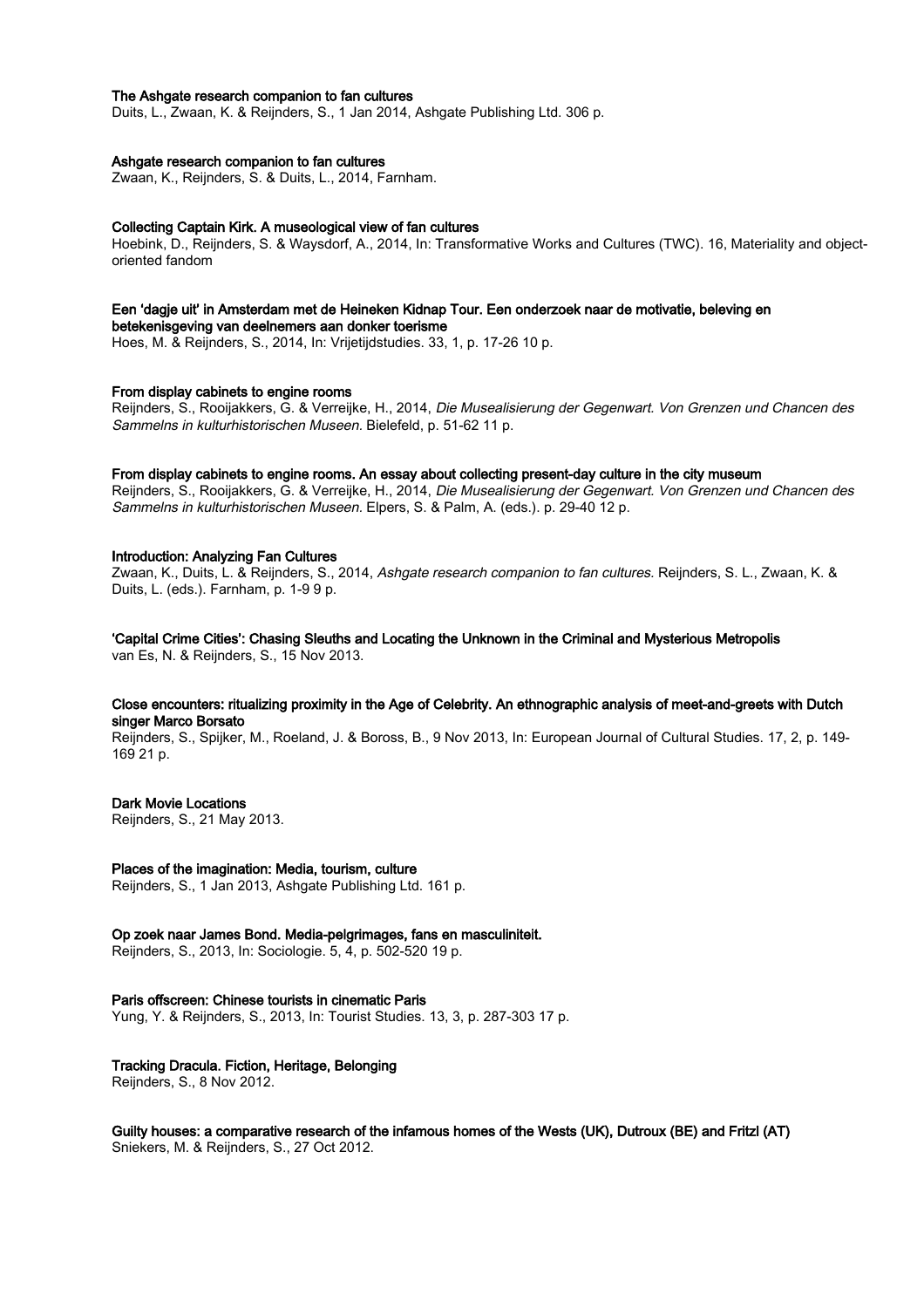# Guilty Houses. Dealing with Places of Crime in Belgium (Dutroux), the United Kingdom (Wests), and Austria (Fritzl)

Sniekers, M. & Reijnders, S., 12 Jul 2012.

# Dichtbij Marco. Over de ritualisering van nabijheid in het celebritytijdperk

Reijnders, S., Spijker, M. & Roeland, J., Jun 2012, In: Tijdschrift voor Communicatiewetenschap. 40, 2, p. 116-134 19 p.

# Paris Off Screen: Analyzing the Chinese Tourist Experience of Cinematic Paris.

Dung, Y. & Reijnders, S., 24 May 2012.

# Populaire verbeelding

Reijnders, S., May 2012, In: Volkskunde. 113, 2, p. 195-202 8 p.

Close Encounters. Rituals of Proximity in the Age of Celebrity

Reijnders, S., 9 Feb 2012.

# De populaire verbeelding

Reijnders, S., 2012, In: Volkskunde. 113, 2, p. 195-203 9 p.

# Dichtbij Marco. Over de ritualisering van nabijheid in het celebrity-tijdperk

Reijnders, S., Spijkers, M. & Roeland, J., 2012, In: Tijdschrift voor Communicatiewetenschap (print). 8, 2, p. 116-134 19 p.

# Our own Idols: appropriations of popular television in Dutch festivity culture

Rejinders, S., Zoonen, L. & Rooijakkers, G., 2012, Adapting Idols: Authenticity, Identity and Performance in a Global Television Format. Bruin, J. & Zwaan, K. (eds.). Farnham, p. 207-222 16 p.

# Plaatsen van verbeelding

Reijnders, S., 4 Jun 2011, In: Trouw. p. W6-W7

# In the grip of Dutroux: Dealing with guilty landscape in Belgium

Sniekers, M. & Reijnders, S., 26 May 2011.

# Stalking the count. Fandom and tourism

Reijnders, S., 26 May 2011.

# Je boek of film achterna

Reijnders, S., 7 May 2011, In: Parool. p. 45

#### Mediatoerisme. Toeristen verdringen zich op cruciale locaties van films en boeken. Wat klopt, en wat klopt niet? Reijnders, S., 4 May 2011, In: De Volkskrant. p. V14-V15

Mediatoerist wil doen wat Dracula deed

Reijnders, S., 30 Apr 2011, In: NRC Handelsblad. p. E24

# Filmlocaties in trek bij toeristen. Op zoek naar Baantjer in Amsterdam of Frodo in Queenstown

Reijnders, S., 22 Apr 2011, In: Algemeen Dagblad. p. 13

Collecting the contemporary in the imagined city

Reijnders, S., 2011, In: Quotidian: Dutch journal for the study of everyday life (print). 2, 1, p. 104-110 7 p.

# Imprisoned by Dutroux. An ethnography of guilty houses in Belgium

Sniekers, M. & Reijnders, S., 2011, In: Northern lights: film & media studies Yearbook. 9, 1, p. 27-44 18 p.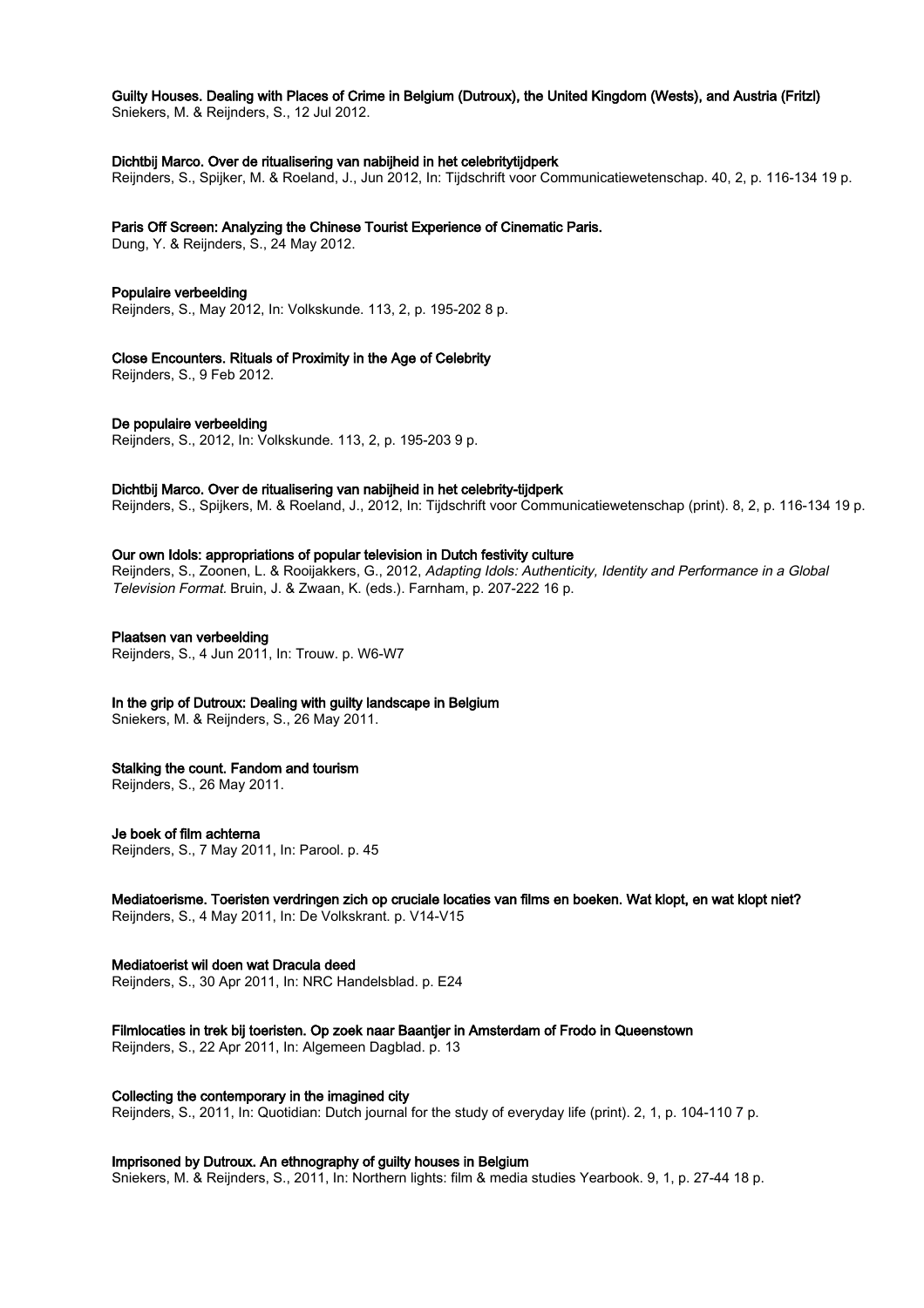# Plaatsen van verbeelding. Media, toerisme & fancultuur

Reijnders, S., 2011, Alphen aan de Maas. 160 p.

# Places of the imagination: Media, tourism, culture

Reijnders, S., 2011, Ashgate Publishing Ltd.

# Places of the Imagination. Media, tourism, culture

Reijnders, S., 2011, Farnham. 174 p.

# Stalking the count. Dracula, fandom and tourism

Reijnders, S., 2011, In: Annals of Tourism Research. 38, 1, p. 231-248 18 p.

# Tour der verbeelding. Over het verzamelen en exposeren van eigentijdse volkscultuur

Reijnders, S. & Rooijakkers, G., 2011, In: Boekman. Tijdschrift voor Kunst, Cultuur en Beleid. 23, 88, p. 78-83 6 p.

# Becoming Bond: Tourism, Masculinity and the Authority of the Media

Reijnders, S., 4 Nov 2010.

# Inside the Guilty Landscapes of the Television Detective

Reijnders, S., 29 Sep 2010.

A Quantum of Solace. Inside the Liminal Landscape of Bond

Reijnders, S., 6 Jul 2010.

# Collecting the Contemporary in the Imagined City

Reijnders, S., 4 Jul 2010.

On the Trail of 007. Media Pilgrimages into the world of James Bond

Reijnders, S., 18 Jun 2010.

# In de greep van Dutroux. Over de omgang met schuldig landschap in België

Sniekers, M. & Reijnders, S., 2010, In: Quotidian: Dutch journal for the study of everyday life (print). 2, 1, p. 64-82 19 p.

# Nederlanders Vieren Feest

de Bruin, J., van der Heijden, C., Reijnders, S. & Strouken, I., 2010, Zwolle: Waanders Uitgevers. 224 p.

# On the trail of 007. Media pilgrimages into the world of James Bond

Reijnders, S., 2010, In: Area (Institute of British Geographers). 42, 3, p. 369-377 9 p.

# Op zoek naar Dracula. Plaatsen van verbeelding in Transsylvanië en Whitby

Reijnders, S., 2010, In: Vrijetijdstudies. 28, 2, p. 7-22 16 p.

# Places of the imagination. An ethnography of the TV detective tour

Reijnders, S., 2010, In: Cultural Geographies (print). 17, 1, p. 37-52 16 p.

# Typisch Nederland: Trends en Tradities in Nederland

de Bruin, J., van der Heijden, C., Reijnders, S. & Strouken, I., 2010, Zwolle: Waanders Uitgevers. 352 p.

# Watching the detectives: Inside the guilty landscapes of inspector morse, baantjer and wallander

Reijnders, S., Jun 2009, In: European Journal of Communication. 24, 2, p. 165-181 17 p.